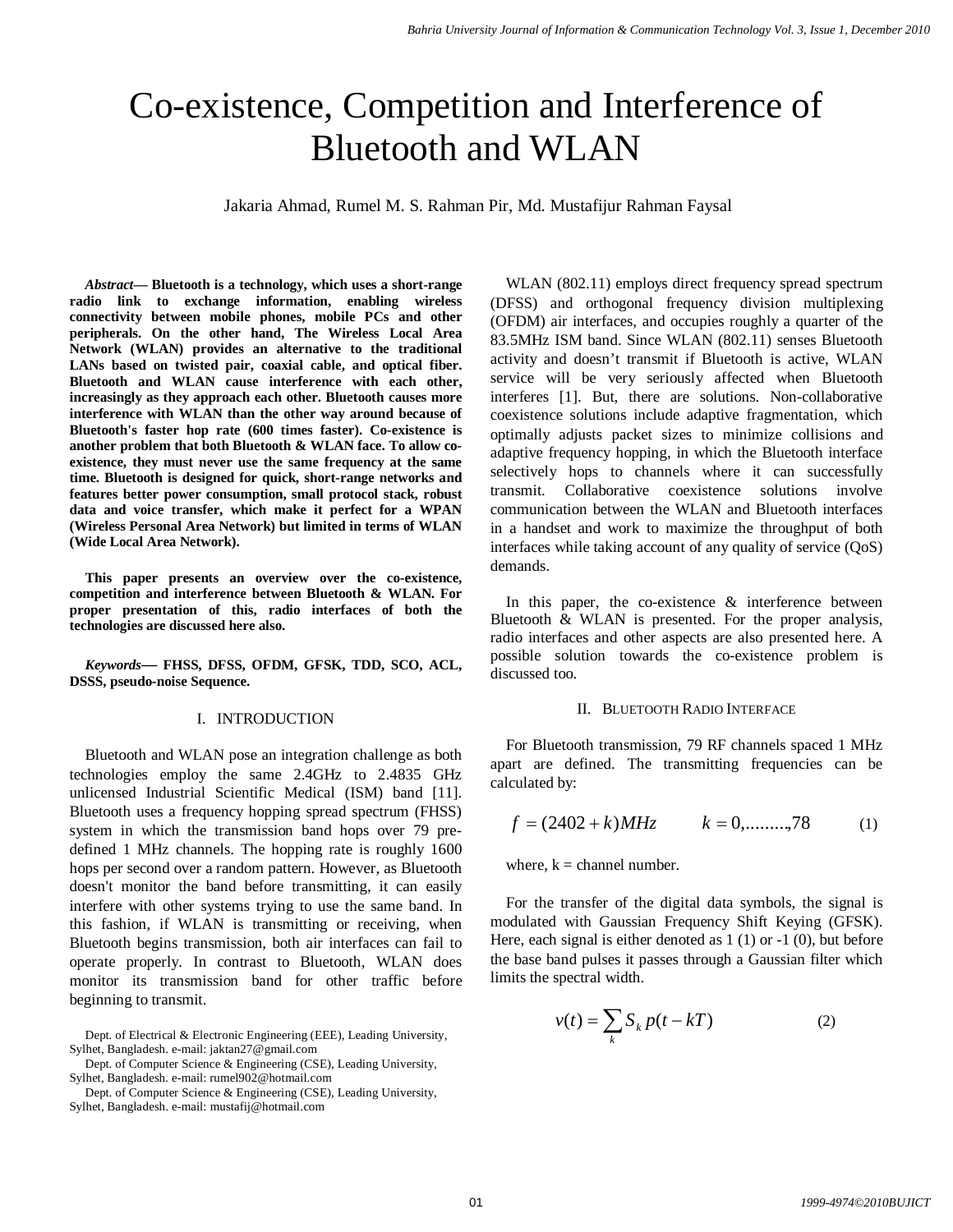$$
|p(f)| = \begin{cases} 1 & (3) \\ \sqrt{\frac{1}{2}(1 - \sin(\frac{\pi(2|f|T - 1)}{2\beta}))} & (3) \\ 0 & (3) \end{cases}
$$

GFSK has a bandwidth-bit period product of 0.5, known as bandwidth time (BT) and the modulation index is between 0.28 and 0.35. The symbol timing is less than  $\pm 20$ ppm.



Fig 1: Ideal Zero Crossing GFSK

The minimum deviation of each transmission is  $F_{\min} = \{F_{\min}^+, F_{\min}^-\}$ , which corresponds to the sequence 1010. This shall be  $\pm 80\%$  of the deviation of the sequence 00001111. The zero crossing error shall be less than  $\pm \frac{1}{8}$  of a symbol period and is defined as the difference between the ideal symbol period and the actual crossing time. To combat interference and fading, Frequency Hopping Spread Spectrum technology (FHSS) is applied [10]. The Bluetooth channel is represented by a pseudo-random hopping sequence hopping through the 79 RF channels [8].



Fig 2: The Bluetooth hopping sequence generator

As seen in figure 2, the sequence is, selected by the unit identity the "Global ID" and the phase is determined by the system clock. The sequence is designed to cycle in about 23 hrs and the spreading of the sequence is 64 MHz for 32 consecutive hops [3].

For full-duplex transmission, Time-Division Duplex (TDD)

scheme is used. Bluetooth uses frames to send information and each frame consists of one transmit packet and one receive packet. These frames can be multi-slotted with 1, 3 or 5 slots. Each slot represents a period of time of 625 µs. These multislot frames enable higher data rate as the header space can be reduced. For a single slot transmission, the maximum data rate is 172 Kbit/s while for a 5-slotted frame the maximum data rate is 721 Kbit/s [8].



Bluetooth can handle both circuit and packet switched links. Synchronous connection-oriented link, or SCO, is the circuit switched link and is used for the point-to-point transport between the master and a single slave. SCO carries mostly voice data. The traffic is employed during some regular intervals with reserved slots for synchronous transmission. The other link is asynchronous connection-less link, or ACL, which is the packet switched link. ACL can handle point-tomulti-point connections and there are no slots reserved for ACL traffic. Instead ACL uses the non-reserved slots to send information to a number of slaves.



Fig 4: Traffic between two slaves and a master regarding SCO and ACL

## III. WLAN RADIO INTERFACE

A Direct Sequence Spread Spectrum (DSSS) system spreads the baseband data by directly multiplying the baseband data pulses with a pseudo-noise sequence (PN) that's produced by a pseudo-noise code generator [10]. A single pulse or a symbol of the PN waveform is called a chip. One data bit is therefore expressed by several chips and this "spreads" the data into a large coded stream that takes the full bandwidth of the channel. Interferences are expected to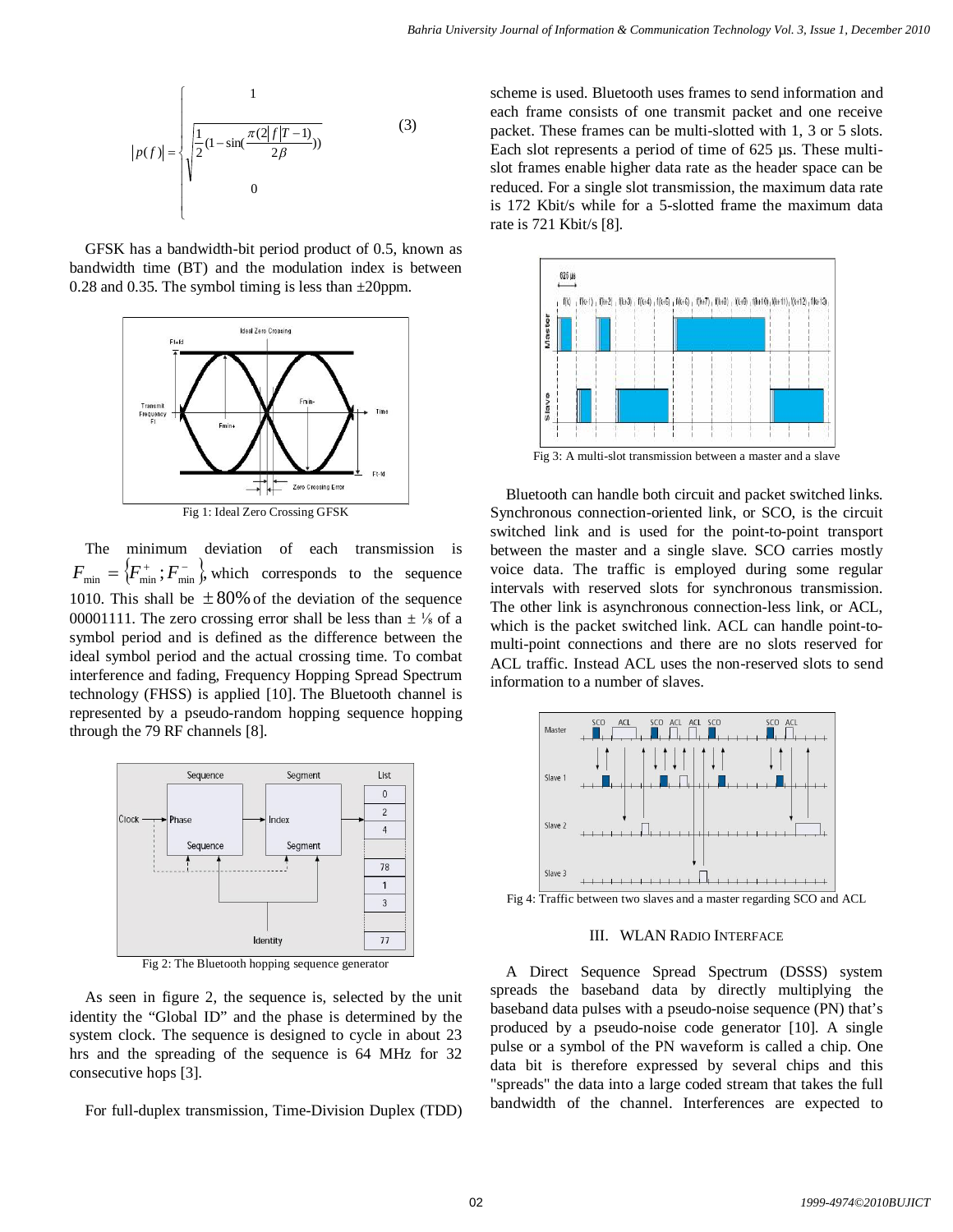emerge only in a small frequency part of the channel. At the receiver, multiplication with the spreading waveform generates the data signal with its small bandwidth and smuts the interfering signal over the whole channel bandwidth. In 802.11b systems [2], the channel bandwidth is 22 MHz and a chipping rate of 11 MHz is used. For modulation Differential Quadrature Phase Shift Keying (D-QPSK) or Differential Binary Phase Shift Keying (D-BPSK) is applied.

| TABLE 1                            |               |              |             |  |  |  |
|------------------------------------|---------------|--------------|-------------|--|--|--|
| KEY CHARACTERISTICS OF IEEE 802.11 |               |              |             |  |  |  |
| <b>Bit Rate</b>                    | Spreading     | Modulation   | Symbol Rate |  |  |  |
| $11$ Mbit/s                        | <b>CCK</b>    | <b>DOPSK</b> | 1.375 MSps  |  |  |  |
| $5.5$ Mbit/s                       | <b>CCK</b>    | <b>DOPSK</b> | 1.375 MSps  |  |  |  |
| $2$ Mbit/s                         | Barker        | <b>DOPSK</b> | 1.0 MSps    |  |  |  |
| $1$ Mbit/s                         | <b>Barker</b> | <b>DBPSK</b> | $1.0$ MSps  |  |  |  |

Typical transfer rates for user data are 5 Mbit/s. For difficult propagation conditions (i.e. larger range, interference…), the system uses link adaptation to lower transfer rates. Table 2 gives an overview about the different data rates on the physical layer of 802.11b systems [2] and the corresponding maximum range for open environments (i.e., outdoor or large halls) and for "closed" environments (i.e. indoor):

| TABLE 2<br>USE CASES (RANGE AND CAPACITY) |                  |                 |                         |                 |  |
|-------------------------------------------|------------------|-----------------|-------------------------|-----------------|--|
|                                           | 11<br>Mbit/s     | 5.5<br>Mbit/s   | $\mathcal{P}$<br>Mbit/s | Mbit/s          |  |
| Open environment; range up<br>to          | 150 <sub>m</sub> | $250 \text{ m}$ | $300 \text{ m}$         | $400 \text{ m}$ |  |
| Closes environment, range<br>up to        | 30 <sub>m</sub>  | 35 <sub>m</sub> | 40 <sub>m</sub>         | 50 <sub>m</sub> |  |

According to European regulations, in the ISM band, ranging from 2.400 to 2.4835 GHz, there are 13 overlapping channels with a separation of 5 MHz available for WLANs (with a very few exceptions in some countries). Avoiding interference the minimum distance between the centre frequencies is at least 25 MHz [9]. Therefore, up to three nonoverlapping channels are available in the ISM band. Studies show that adjacent cells will not interfere with each other when the channel spacing uses channel center frequencies that are 15 MHz apart. The transmitted power of WLAN systems usually is 100 mW. At a data rate of 11 Mbit/s the receiver sensitivity should be at least-76 dBm.

## IV. MUTUAL INTERFERENCES

In order to determine the degree to which the radios will cause harmful interference to each other, a number of assumptions are necessary. It is difficult, if not impossible, to define a "typical" network topology. User scenarios and even indoor propagation models can be rather subjective. However, by using some reasonable assumptions, analysis of the interference caused by co-location of the two radio types can proceed. These assumptions must include [4]:

- A network topology and user density.
- Propagation model.
- Network traffic loads for IEEE 802.11b and Bluetooth.

A simplified indoor propagation model has been proposed where Line-of-sight propagation is assumed for the first 8 meters. Beyond this point, path loss increases as a function of  $\mathbf{r}^n$ , where **r** is range and  $\mathbf{n} = 3.3$ . This can be expressed in terms of decibels:

$$
L_{path} = 20\log(4\pi r/\lambda) \qquad r < 8m \tag{4}
$$
\n
$$
= 58.3 + 33\log(r/8),
$$

where,

 $\lambda$  = free space wavelength @ 2.45 GHz (0.1224 m),  $r = range(m)$ .

*Figure 5* shows some possible WLAN channels and the Bluetooth RF channels available in most European countries. Bluetooth is hopping over 79 RF channels with a bandwidth of 1 MHz. It can be estimated that a frequency hop of one active Bluetooth transmitter overlaps a WLAN channel with a probability of about 20% - 25%since the power density at the boarder of a WLAN channel decreases [5].

## *A. Bluetooth interferes WLAN*

The impact of Bluetooth personal area networks on a WLAN system is investigated through some assumptions. A high density environment is postulated. Traffic loads are assumed for the Bluetooth piconets. In fact, the following assumptions were made [15]:

- WLAN mobile station may be located up to 20 meters from the WLAN access point. The average density is one WLAN mobile station every 25 sq. meters.
- The transmitter power for WLAN mobile nodes and the WLAN access point is +20dBm.
- There is one Bluetooth piconet co-located with each WLAN node.
- The Bluetooth piconet consists of two or more Bluetooth devices which are capable of establishing at least a pointto-point link.

From the analysis, the points which came out clear are:

- The degree of interference experienced in any installation is dependent on local propagation conditions, the density of Bluetooth piconets, and Bluetooth piconet loading.
- IEEE 802.11b DSSS WLAN susceptibility to Bluetooth interference increases as a function of range from the DSSS wireless node to the DSSS AP [6].
- IEEE 802.11b DSSS Hi Rate systems show graceful degradation in the presence of significant levels of Bluetooth interference.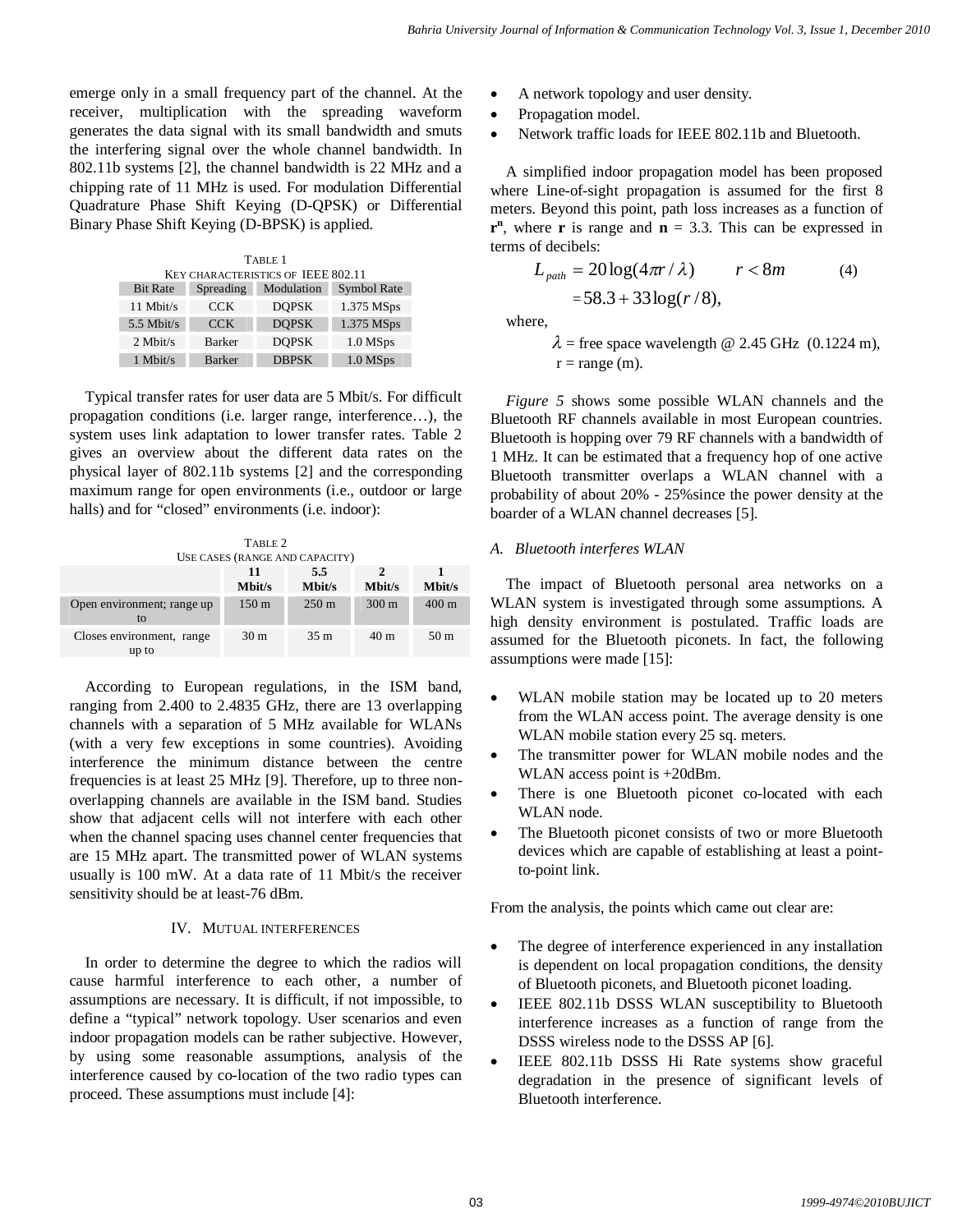

## *A. WLAN interferes Bluetooth*

The impact of a 20dBm 802.11 Direct-Sequence WLAN system on a 0dBm Bluetooth link is investigated assuming a typical office environment with 2 WLAN access points.

A single access point serves 50 WLAN terminals. It is also assumed that a single Bluetooth piconet is associated with each WLAN terminal. Because of the distance between the WLAN terminals and the low Bluetooth transmit power, the mutual interference [4] between Bluetooth piconets is ignored. The performance of the Bluetooth terminal is determined by the intended power received and the interfering power received, or the total C/I. This in turn will depend on:

- The distance between the Bluetooth receiver and Bluetooth transmitter.
- The distance between the Bluetooth receiver and the WLAN terminal transmitter.
- The distance between the Bluetooth receiver and the WLAN access point transmitter.

When transmitting in its 22 MHz channel, the WLAN system effectively occupies about 17 MHz of the 2.45 GHz ISM band (20dBm bandwidth) [7]. When the Bluetooth receiver hops in the WLAN band, it filters out the Bluetooth hop bandwidth and the WLAN signal is regarded as white noise. Assuming a 0.85 MHz noise bandwidth in the Bluetooth receiver, a filter suppression of 13dB is achieved. With a C/N required of 17dB at the rate of  $10^{-3}$  BER, the required C/I towards a WLAN transmitter amounts to 4dB. The Bluetooth system transmits with a 0dBm power level. The 20dB transmit bandwidth is 1MHz.

For the range of interference, it's distinguished between voice and data performance. The Bluetooth data channel applies re-transmission and can therefore cope with a higher packet erasure rate (PER) than voice. For the performance thresholds (the thresholds where still acceptable performance is experienced), PER=10% for data and PER=1% for voice is chosen. These two values must be considered with care since the user experience is largely determined by the time period the interference lasts. For example, a 2% PER for a period of 10 seconds in a voice connection will be more annoying to the user than a 10% PER in a period of 100ms.

Under normal traffic conditions in the WLAN, the Bluetooth voice user is not affected as long as his operating distance remains below 2m. If the distance increases to 10m, the probability of interference on the link increases to 8%. The Bluetooth data link allows and experiences more degradation. A throughput reduction of more than 10% occurs with 24% probability at an operating distance of 10m. However, because of the limited frequency overlap of the WLAN and Bluetooth systems, the throughput reduction in the Bluetooth system can never exceed 22%, if only one WLAN system is installed.

## V. CO-EXISTENCE OF BLUETOOTH AND WLAN

WLAN dominates in the area of data connectivity, with the implementation of the wireless Ethernet. Bluetooth dominates in the "PAN" domain, interconnecting all devices of one's personal sphere. Bluetooth has also implemented voice support. The Specifications of both systems describe how the technology works [14]. While the WLAN architecture only covers the lower layers 1-3, Bluetooth covers the whole range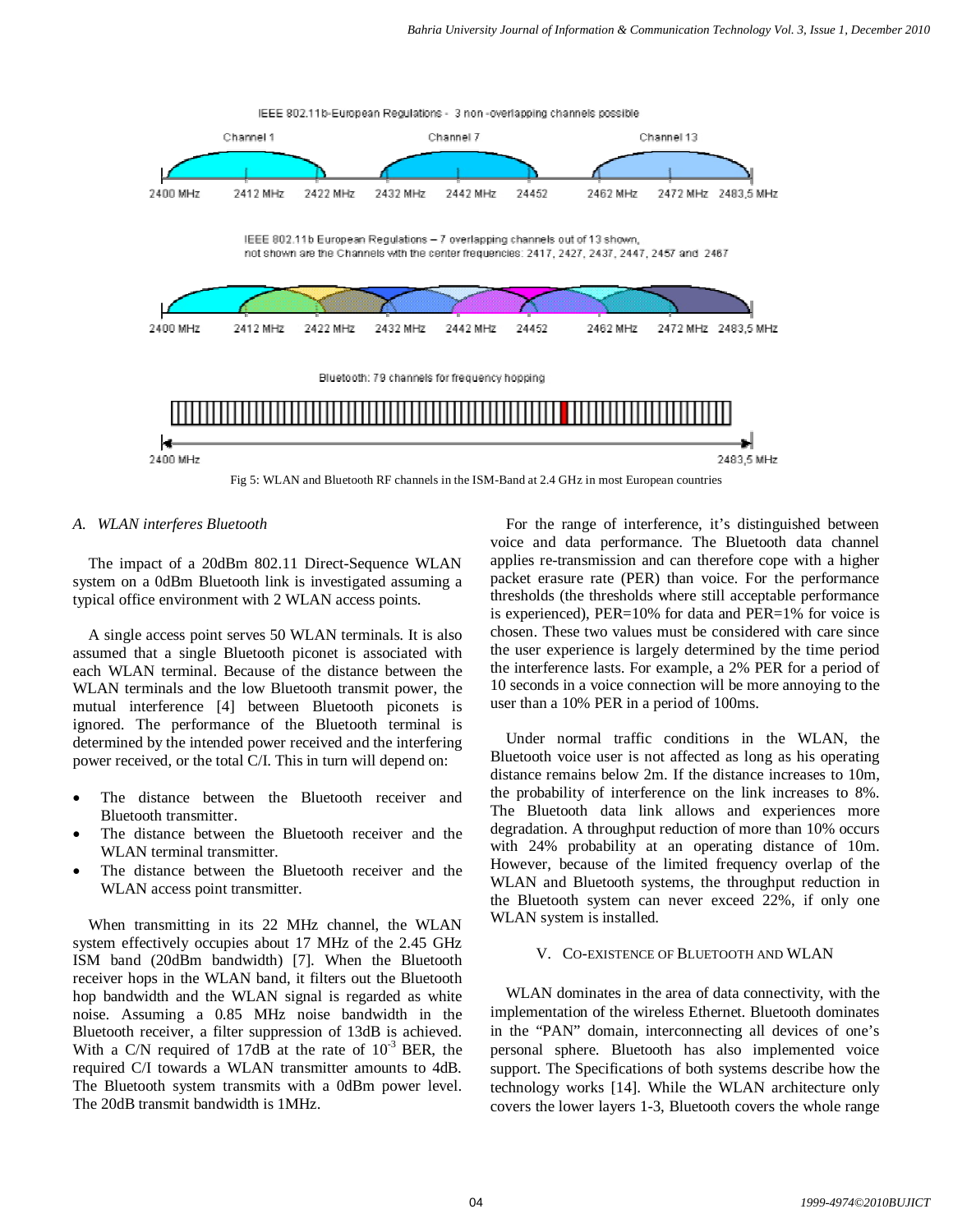from layer 1 (radio) to layer 7 (applications). A visualization of the Bluetooth protocol architecture is provided in figure 6.



So, from this, co-existence of WLAN and Bluetooth is clear. The comparison of both the technologies (table 3) will make this clearer [9].

| TABLE 3               |                                                                                      |                                                                          |  |  |
|-----------------------|--------------------------------------------------------------------------------------|--------------------------------------------------------------------------|--|--|
|                       | COMPARISON OF BLUETOOTH & WLAN                                                       |                                                                          |  |  |
|                       | <b>Bluetooth</b>                                                                     | <b>WLAN</b>                                                              |  |  |
| Data rate             | 4-700 kbps                                                                           | 4-6 Mbps                                                                 |  |  |
| Range                 | $10 - 100$ m                                                                         | 100 meter                                                                |  |  |
| Simultaneous<br>users | 7                                                                                    | $10 - 50$                                                                |  |  |
| Frequency<br>band     | $2.4$ GHz                                                                            | $2.4$ GHz                                                                |  |  |
| Transmitt<br>power    | 1, 2.5, 100 mW                                                                       | $100 \text{ mW}$                                                         |  |  |
| <b>Interfaces</b>     | ADSL, Ethernet, ISDN,<br>PSTN, USB, RS232                                            | Primary Ehernet                                                          |  |  |
| Support for<br>voice  | Yes                                                                                  | Only VOIP                                                                |  |  |
| Type of clients       | Inbuilt in PC, PDA, Mobile<br>Phone, CF-card, SSD-card,<br>USB dongle, RS-232 Dongle | Inbuilt in PC, PC-card,<br>CF-card, RS-232 dongle<br>and Ethernet dongle |  |  |
| Power<br>management   | Yes                                                                                  | Proprieatairy solutions                                                  |  |  |

VI. TOWARDS A SOLUTION

In the case of BT (half-duplex system) voice traffic, slots are allocated according to a deterministic pattern; for instance, for each SCO connection using a HV3-type link [17], a single-slot packet is transmitted periodically in both directions every six time slots. Whenever a BT packet hops in the 802.11 frequency band, an 802.11 station in receive mode1 senses the BT transmission as colored noise, i.e., as a signal with a specific behavior in time and in frequency. In a noncollaborative setting, an 802.11 station can detect the time intervals that are occupied by interfering transmissions, by monitoring the channel [12]. If SCO and ACL links are simultaneously active on the BT channel, this solution is also applied and the probability that an ACL packet hops on the 802.11 band becomes negligible. This implies that an 802.11 station is likely to detect interference due to the BT voice traffic only. Due to the periodicity and the predefined time duration of the BT voice packets, the 802.11 device can easily estimate the interference pattern. Whenever an 802.11 station is ready to transmit, it acts accordingly to the information acquired on the interference pattern. If the channel is idle and no interference is expected for a time period equal to the next  $(i-1)$  BT slot duration, the 802.11 station transmits a data packet with payload size equal to the minimum of (*i*.500) bytes and 1500 bytes. The minimum payload has been set to 500 bytes to make the corresponding 802.11 packet transmission time comparable to the duration of a single-slot BT packet. Conversely, if the channel is occupied by an interfering signal, the WLAN station can either *(i)* send a packet with a 500 bytes payload (Shortened Transmission (ST) mode) or *(ii)* refrain from transmitting (Postponed Transmission (PT) mode).

With the ST mode, the 802.11 transmission does not necessarily overlap in time with the BT packets because a 1 slot BT packet lasts just slightly longer than half the duration of one time slot. Besides, even in the case of time overlap, 802.11 and BT packets collide only if BT packets hop on the WLAN frequency band.

When a WLAN station refrains from transmitting, i.e., it acts in PT mode, the 802.11 transmission is postponed by computing a new back-off time. In this case, two opposite effects take place: (i) a lower overlap probability is achieved than in the case where a short packet is transmitted; (ii) the WLAN stations' access delay increases and the WLAN channel utilization decreases with respect to the case where the ST mode is applied.

#### VII. CONCLUSION & FUTURE WORK

In this paper, the problem of mutual interference  $\&$  coexistence between Bluetooth & WLAN operating in the 2.4 GH ISM bands were addressed. One co-existence mechanism based on traffic scheduling techniques was proposed: (named V-OLA scheme) to be applied at the WLAN stations to avoid overlap between 802.11 traffic and Bluetooth voice packets. The main advantages of the proposed mechanism are: 1) they do not require a centralized traffic scheduler; 2) they can be implemented using either collaborative coexistence or noncollaborative coexistence mechanism.

In the case of two Bluetooth voice connections, an improvement of about 20% both in the 802.11 and the Bluetooth goodput was achieved, while the additional delay introduced in the 802.11 data transfer was of the order of tens of milliseconds. In the case of Bluetooth data traffic, the 802.11 goodput increased by 50% for high Bluetooth traffic load; whereas, for high 802.11 traffic load, the Bluetooth goodput improved of 24% without showing a significant increase in the data transfer delay.

There are many thing those need proper attention. The